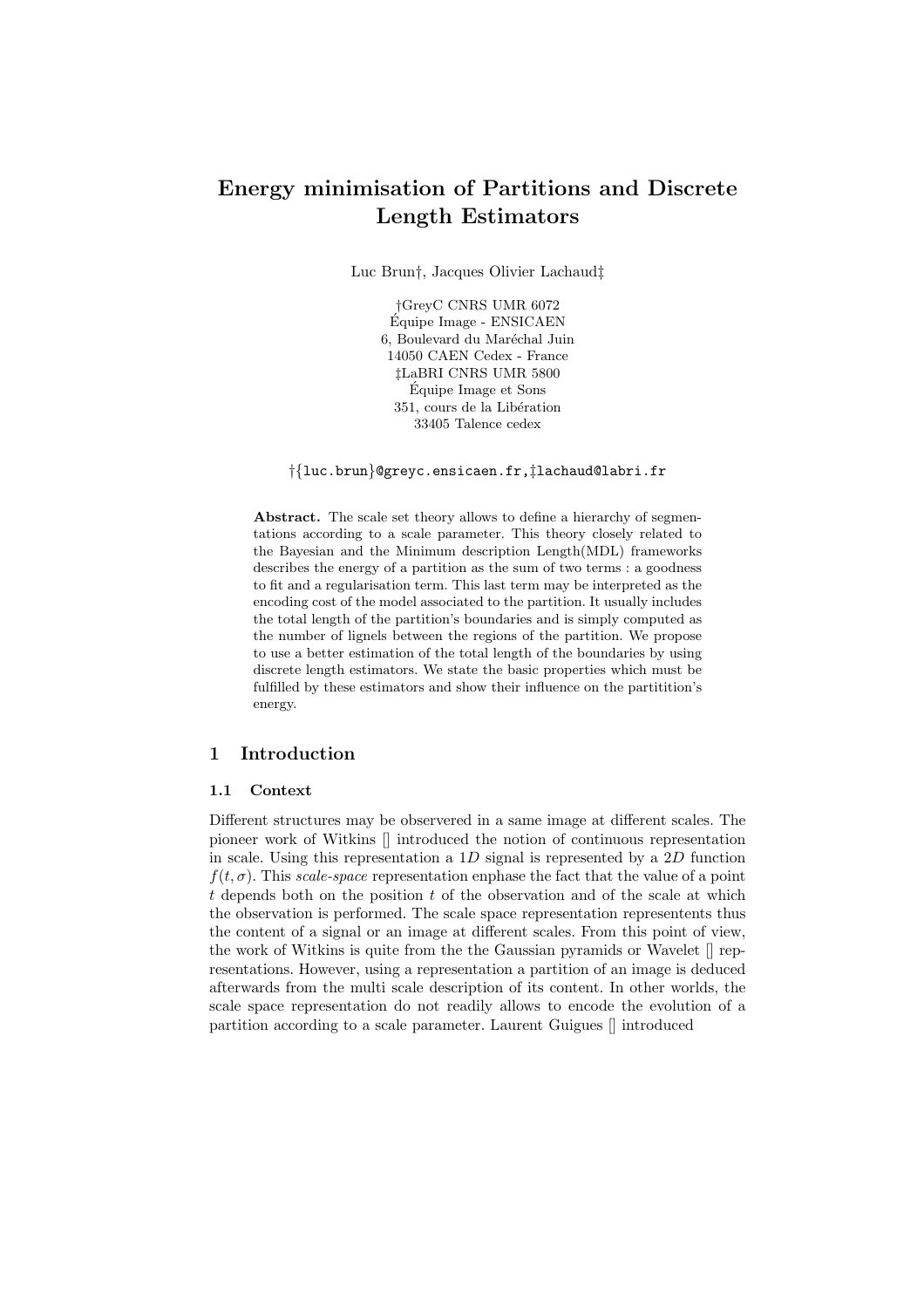# 2 Combinatorial Pyramids

# 2.1 Combinatorial maps



Fig. 1. The ideal segmentation of image (a) is encoded by the combinatorial map G (b). The borders of the partition are overlayed with the edge of the graph in figure (b). The dual combinarotial map  $\overline{G}$  is provided in (c).

A combinatorial map  $G = (\mathcal{D}, \sigma, \alpha)$  encodes a partition on an orientable surface without boundary. Combinatorial maps are used within the image processing and analysis framework to encode image's partitions. Using 2D images, combinatorial maps may be understood as a particular encoding of a planar graph where each edge is split into two half-edges called darts (e.g. darts 1 and −1 in Fig. 1(b)). Since each edge connects two vertices, each dart belongs to only one vertex. A 2D combinatorial map is formally defined by the triplet  $G = (\mathcal{D}, \sigma, \alpha)$  where  $\mathcal D$  represents the set of darts and  $\sigma$  is a permutation on  $\mathcal D$  whose cycles correspond to the sequence of darts encountered when turning counter-clockwise around each vertex (e.g. cycle  $(-4, -3, 1, -6)$ ) in Fig 1(b)). Finally  $\alpha$  is an involution on  $\mathcal D$  which maps each of the two darts of one edge to the other one (e.g.  $\alpha$  maps 1 to -1 and -1 to 1 in Fig 1(b)). The cycles of  $\alpha$  and σ containing a dart d will be respectively denoted by  $\alpha^*(d)$  and  $\sigma^*(d)$ .

Each vertex of a combinatorial map  $G = (\mathcal{D}, \sigma, \alpha)$  is implicitly encoded by its  $\sigma$  orbit. This implicit encoding may be transformed into an explicit one by using a vertex's labeling function [1]. Such a function, denoted by  $\mu$  associates to each dart d a label which identifies its  $\sigma$ -orbit  $\sigma^*(d)$ . More precisely a vertex's labeling function should satisfy:

$$
\forall (d, d')^2 \in \mathcal{D} \ \mu(d) = \mu(d') \Leftrightarrow \sigma^*(d) = \sigma^*(d')
$$

For example, if darts are encoded by integers, the function  $\mu(d) = min_{d' \in \sigma^*(d)} \{d'\}$ defines a valid vertex's labeling function.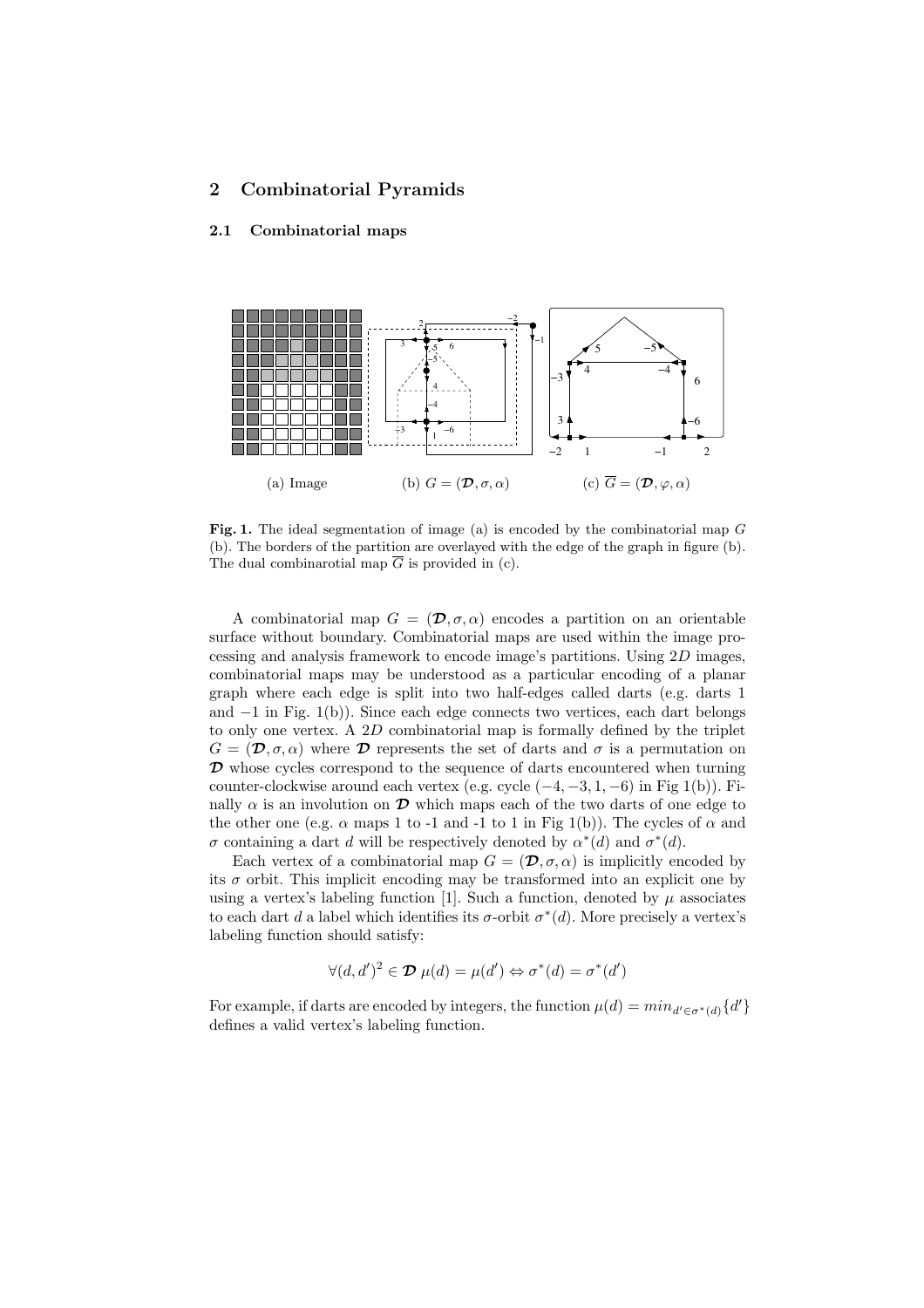

Fig. 2. A dual of a combinatorial map (a) encoding a  $3 \times 3$  grid with the contracted combinatorial map (b) obtained by the contraction of the contraction kernel (CK)  $K_1 = \alpha^*(1, 2, 10, 11, 12, 6)$ . The reduced combinatorial map (c) is obtained by the removal of the empty self loops defined by the RKESL  $K_2 = \alpha^*(4)$  and the removal kernel of empty double edges (RKEDE)  $K_3 = \alpha^*(13, 14, 15, 19, 18, 22)$  U  ${24, -16, 17, -20, 21, -23, 3, -5}.$ 

Given a combinatorial map  $G = (\mathcal{D}, \sigma, \alpha)$ , its dual is defined by  $\overline{G} = (\mathcal{D}, \varphi, \alpha)$ with  $\varphi = \sigma \circ \alpha$ (Fig 1(c)). The cycles of permutation  $\varphi$  encode the faces of the combinatorial map and may be interpreted as the sequence of darts encountered when turning clockwise around a face. The cycle of  $\varphi$  containing a dart d will be denoted by  $\varphi^*(d)$ .

Fig. 1 represents the encoding of the ideal segmentation of a house by a combinatorial map. The set of dart  $\mathcal D$  of this combinatorial map is equal to  $\{-6, \ldots, -1, 1, \ldots, 6\}$  and the involution  $\alpha$  is implicitly encoded by the sign on this figure. The region corresponding to the background of the house is encoded by the vertex  $\sigma^*(2) = (2, 3, 5, 6)$  (Fig. 1(b)). This vertex corresponds to a face of the dual combinatorial map(Fig.1(c)) where  $\sigma^*(2)$  corresponds to the sequence of darts encoutered when turning counter-clockwize around the face. Note that a mapping such as  $\mu(2) = \mu(3) = \mu(5) = \mu(6) = 2$  would be consistent for the vertex  $\sigma^*(2)$ . The  $\varphi$  cycle of the dart 2 is defined by :  $\varphi(2) = \sigma(\alpha(2)) =$  $\sigma(-2) = -1, \ \varphi(-1) = \sigma(1) = -6$  and  $\varphi(-6) = \sigma(6) = 2$ . We have thus  $\varphi^*(2) = (2, -1, -6)$ . This cycle is represented by the bottom right vertex in Fig.  $1(c)$ .

# 2.2 Combinatorial map encoding of a planar sampling grid

Fig. 2(a) describes a dual combinatorial map  $\overline{G_0} = (\mathcal{D}_0, \varphi_0, \alpha_0)$  encoding a  $3 \times 3$ 4-connected planar sampling grid. Using this encoding the  $\varphi$ ,  $\sigma$  and  $\alpha$  cycles of each dart may be respectively understood as elements of dimensions 0, 1 and 2 and formally associated to a 2D cellular complex [3]. More precisely, each  $\alpha_0$ cycle may be associated to a lignel between two pixels. Each of the two darts of an  $\alpha_0$  cycle corresponds to an orientation along the lignel. For example, the cycle  $\alpha_0^*(1) = (1, -1)$  is associated to the lignel encoding the right border of the top left pixel of the  $3\times3$  grid (Fig. 2(a)). The darts 1 and  $-1$  define respectively a bottom to top and top to bottom orientation along the lignel.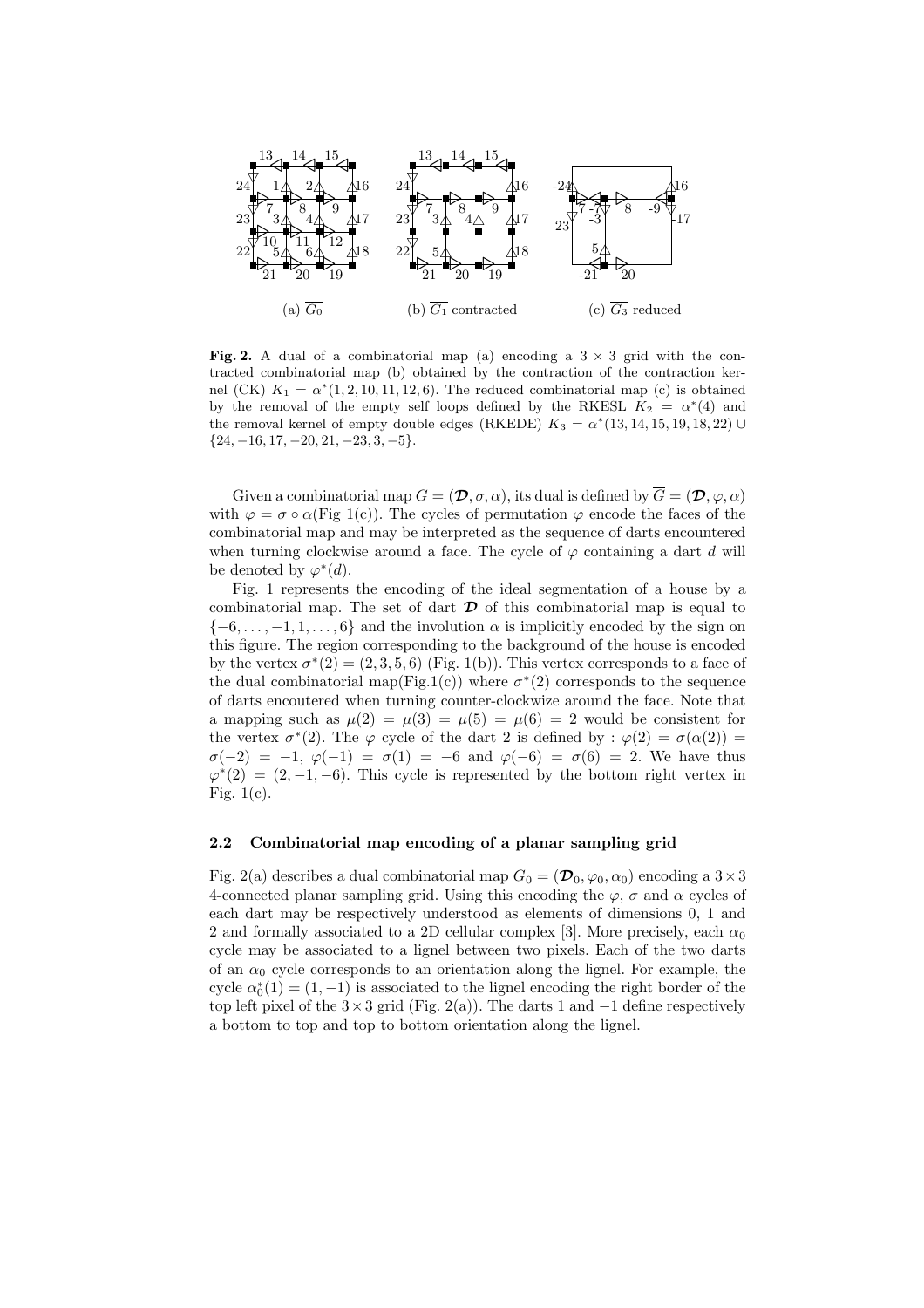#### 2.3 Construction of Combinatorial Pyramids

A combinatorial pyramid is defined by an initial combinatorial map successively reduced by a sequence of contraction or removal operations. Contraction operations are encoded by contraction kernels (CK). These kernels defined as a forest of the current combinatorial map may create redundant edges such as empty-self loops and double edges(Fig. 2(b)). Empty self loops (edge  $\alpha_1^*(4)$  in Fig. 2(b)) may be interpreted as region's inner boundaries and are removed by an empty self loops removal kernel (RKESL) after the contraction step. The remaining redundant edges called double edges, belong to degree 2 vertices in  $\overline{G}$  (e.g.  $\varphi_1^*(13)$ ,  $\varphi_1^*(14), \varphi_1^*(15))$  in Fig. 2(b)) and are removed using a double edge removal kernel (RKEDE) which contains all darts incident to a degree 2 dual vertex. From a geometrical point of view, a RKEDE concatenates several boudaries between two regions which are connected by degree two dual vertices. The application of a kernel CK or RKESL induces thus the removal of some boundaries between regions while the application of a RKEDE concatenates boundaries between regions which become artificially divided after the application of a CK. Note that only the contraction kernel is application dependent. The application of the RKESL and the RKEDE may be interpreted as cleaning steps of the data structure and are automatically deduced from the combinatorial map created by the contraction kernel. Given an initial combinatorial map  $G_0$ , encoding a planar sampling grid, a first contraction kernel  $K_1$  is applied on  $G_0$  in order to produce a first reduced combinatorial map  $G_1$ . The combinatorial map  $G_1$  is then further reduced using the RKESL  $K_2$  which produces the reduced combinatorial map  $G_2$ and the RKEDE  $K_3$  which produces the combinatorial map  $G_3$  which encodes the same partition then  $G_1$  but without any redundant edges. This process may be applied recursively in order to produce a sequence  $(G_0, \ldots, G_n)$  of reduced combinatorial maps definining the combinatorial pyramid. Further details about the construction scheme of a combinatorial pyramid may be found in [1, 2].

As mentioned in Section 2.1, if the initial combinatorial map encodes a planar sampling grid, the geometrical embedding of each initial dart corresponds to an oriented lignel. Moreover, each dart of a reduced combinatorial map which is not a self loop encodes a connected boundary between two regions. The embedding of the boudary associated to such a dart may be retrieved from the embedding of the darts of the initial combinatorial map  $G_0$ . Let us consider a reduced combinatorial map  $G_i = (\mathcal{D}_i, \sigma_i, \alpha_i)$  defined at level i and one dart  $d \in \mathcal{D}_i$ which is not a self loop. The sequence  $d_1 \ldots, d_n$  of initial darts encoding the embedding of the dart  $d$  is retreived from the receptive field of  $d \vert 1, 4$  using the following equation:

$$
d_1 = d \, , d_{j+1} = \varphi_0^{m_j}(\alpha_0(d_j)) \tag{1}
$$

where  $\overline{G_0} = (\mathcal{D}_0, \varphi_0, \alpha_0)$  is the dual of the initial combinatorial map and  $m_j$  is the minimal integer such that  $\varphi_0^q(\alpha_0(d_j))$  survives at level i or belongs to a double edge kernel. The dart  $d_n$  is the first dart defined by equation 1 which survives up to level i. This dart also satisfies  $\alpha_0(d_n) = \alpha_i(d)$  by construction of the receptive fields [1, 4]. Note that the tests performed on  $\varphi_0^q(\alpha_0(d_j))$ ,  $q \in \{1, \ldots, m_j\}$  to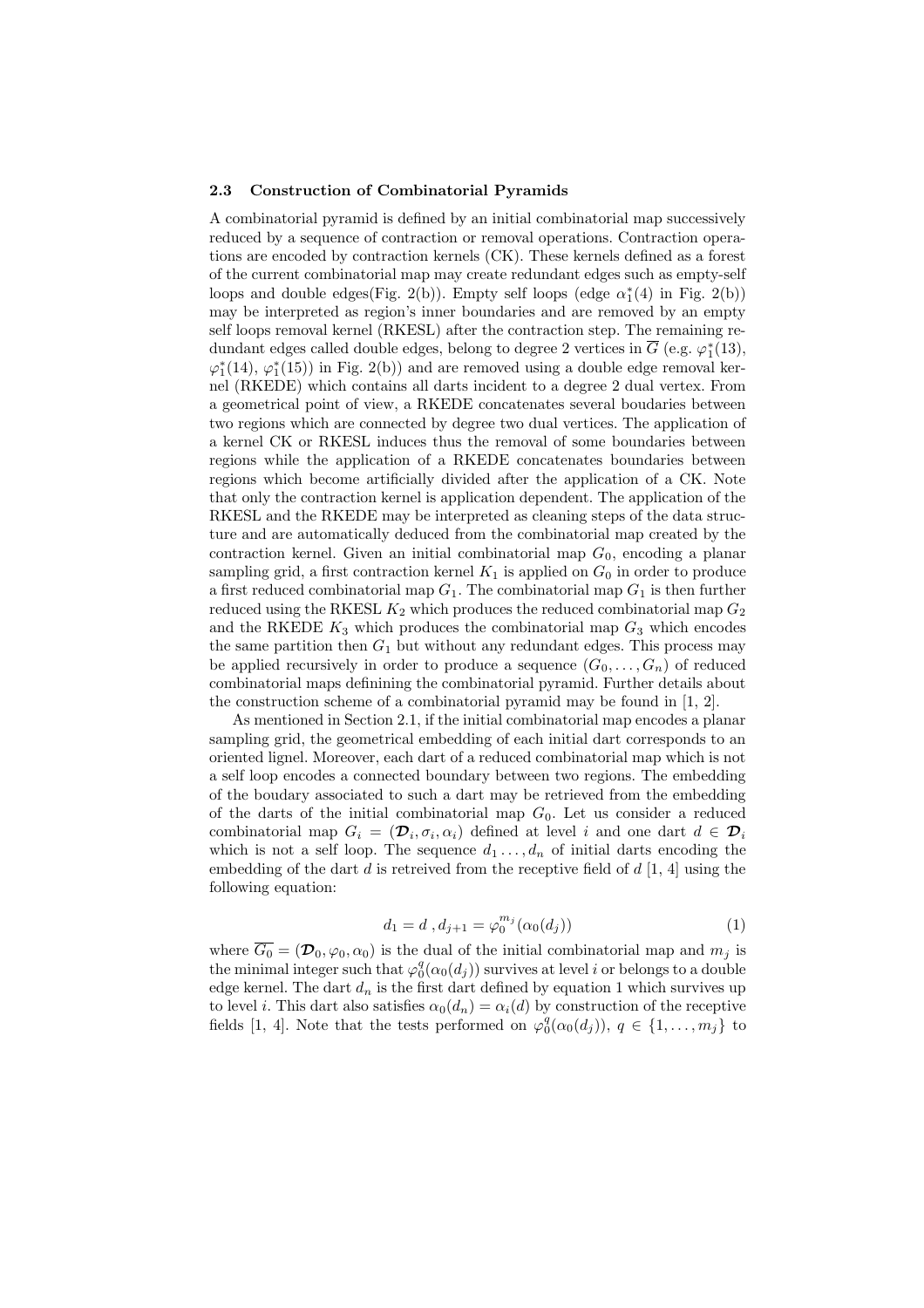determine if it is equal to  $d_{j+1}$  or  $d_n$  are performed in constant time using the implicit encoding of combinatorial pyramids [1].

If  $G_0$  encodes the 4-connected planar sampling grid, each  $\varphi_0$  cycle is composed of at most 4 darts (Fig. 2(b)). Therefore, the computation of  $d_{i+1}$  from  $d_i$  requires at most 4 iterations and the determination of the whole sequence of lignels composing a boundary between two regions is performed in a time proportional to the length of this boundary.

#### 2.4 Region's boundaries : An Example

Let us consider the dart 16 in Fig. 2 (c). This dart belongs to the  $\sigma_3$  cycle  $\sigma_3^*(16) = (16, 7, 8)$  of  $G_3$  and encodes the first row of the  $3 \times 3$  grid (Fig. 2 (c)). The sequence of initial darts encoding the boundary of the dart 16 is retrived using equation 1 and is equal to:  $16.15.14.13.24$  (Fig.  $2(b)$ ). We have for example  $15 = \varphi_0(\alpha_0(16)) = \varphi_0(-16)$  (Fig. 2 (c)). In the same way, the darts 7 and 8 are respectively associated to the sequences of initial darts 7 and 8.9 (Table 1 and Fig. 2(b)). Since each initial dart is associated to an oriented linel, one may associate a sequence of Freeman's code to each sequence of initial darts (third column of Table 1 and Fig. 2(b)). The sequence of Freeman's code encoding the boundary of  $\sigma_3^*(16) = (16, 7, 8)$  is defined as the concatenation of the sequences associated to 16, 7 and 8 and is equal to : 1.2.2.2.3.0.0.0 (Fig. 2 (b)).

|            | reduced dart sequence of initial darts Freeman's codes |                                                           |
|------------|--------------------------------------------------------|-----------------------------------------------------------|
| 16         | 16.15.14.13.24                                         | 1.2.2.2.3                                                 |
|            |                                                        |                                                           |
|            |                                                        |                                                           |
| m. l. l. 1 | . 1                                                    | . The concert for the discussion of the control of the co |

Table 1. Sequences of Freeman's codes encoding the boundary of each of the darts  $\sigma_3^*(16) = (16, 7, 8)$  within the reduced combinatorial map  $G_3$ (Fig. 2(c)).

### 3 Discrete Estimators

# 4 Energie computation

# 5 Conclusion

## References

- [1] L. Brun. Traitement d'images couleur et pyramides combinatoires. Habilitation a` diriger des recherches, Université de Reims, 2002.
- [2] L. Brun and W. Kropatsch. Combinatorial pyramids. In Suvisoft, editor, IEEE International conference on Image Processing (ICIP), volume II, pages 33–37, Barcelona, September 2003. IEEE.